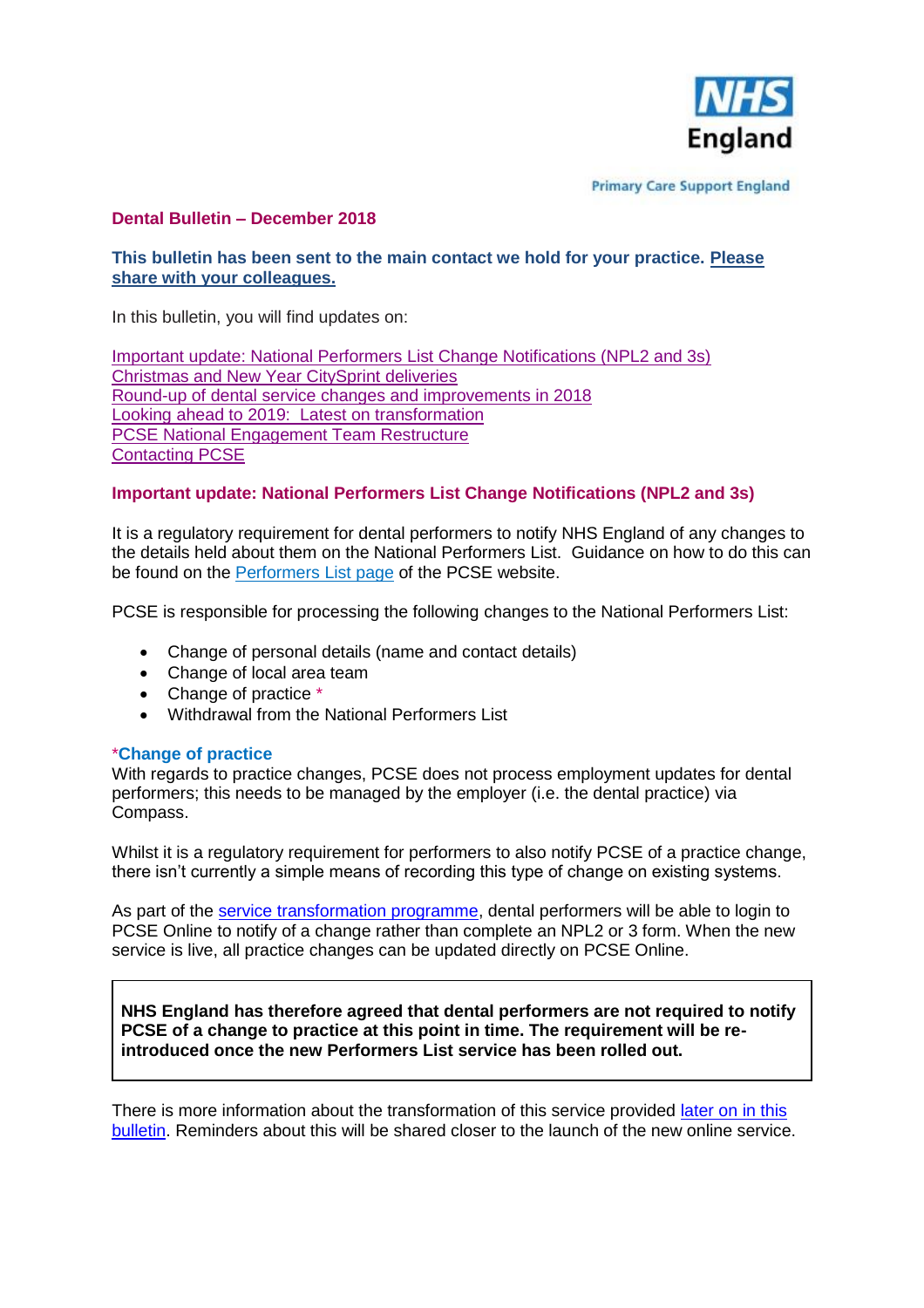

## **Supplies**

### <span id="page-1-0"></span>**Christmas and New Year CitySprint deliveries There will be no supplies deliveries during week commencing 24 December**

Your last CitySprint visit in 2018 will happen as usual during week commencing 17 December.

During the week commencing 31 December, deliveries will take place as follows:

| If your usual delivery day for week<br>commencing 31 December would be: | Your delivery day for this week will be: |
|-------------------------------------------------------------------------|------------------------------------------|
| Tuesday 1 January                                                       | Wednesday 2 January                      |
| Wednesday 2 January                                                     | Thursday 3 January                       |
| Thursday 3 January                                                      | Friday 4 January                         |
| Friday 4 January                                                        | Monday 7 January                         |

Deliveries will return to your normal day of the week from the week commencing 7 January.

Please also note that print supplier Xerox have informed us that they will not be processing any personalised prescription pads from 14 December until the New Year. Any personalised orders placed after 13 December will be ordered, but will not be shipped into our service centres by Xerox until 2 January.

#### **Please take this information into account when ordering supplies for this period.**

If an urgent order of supplies is required during the Christmas period, requests can be fulfilled on non-bank holiday days.

#### <span id="page-1-1"></span>**Round-up of dental service changes and improvements in 2018**

As we approach the end of 2018, PCSE wanted to take the opportunity to look back at the improvements made to our services to dentists over the past year and look forward to plans for 2019.

This year we have seen improvements in the time taken to process performer change requests, and all 2018 dental applications to join the National Performers List were processed within agreed timescales where full and accurate information was provided.

Improvements have also been made in the training provided, and information given to our call centre agents, to ensure they can respond to your queries efficiently – currently, around 79% of all calls are resolved at first contact.

We have also been building better relationships with suppliers to monitor progress when stocks are low or unavailable, so we are able to keep customers up to date on stock availability.

We hope you agree improvements have been seen right across the service. We are looking to further enhance what we do through our transformation programme in 2019.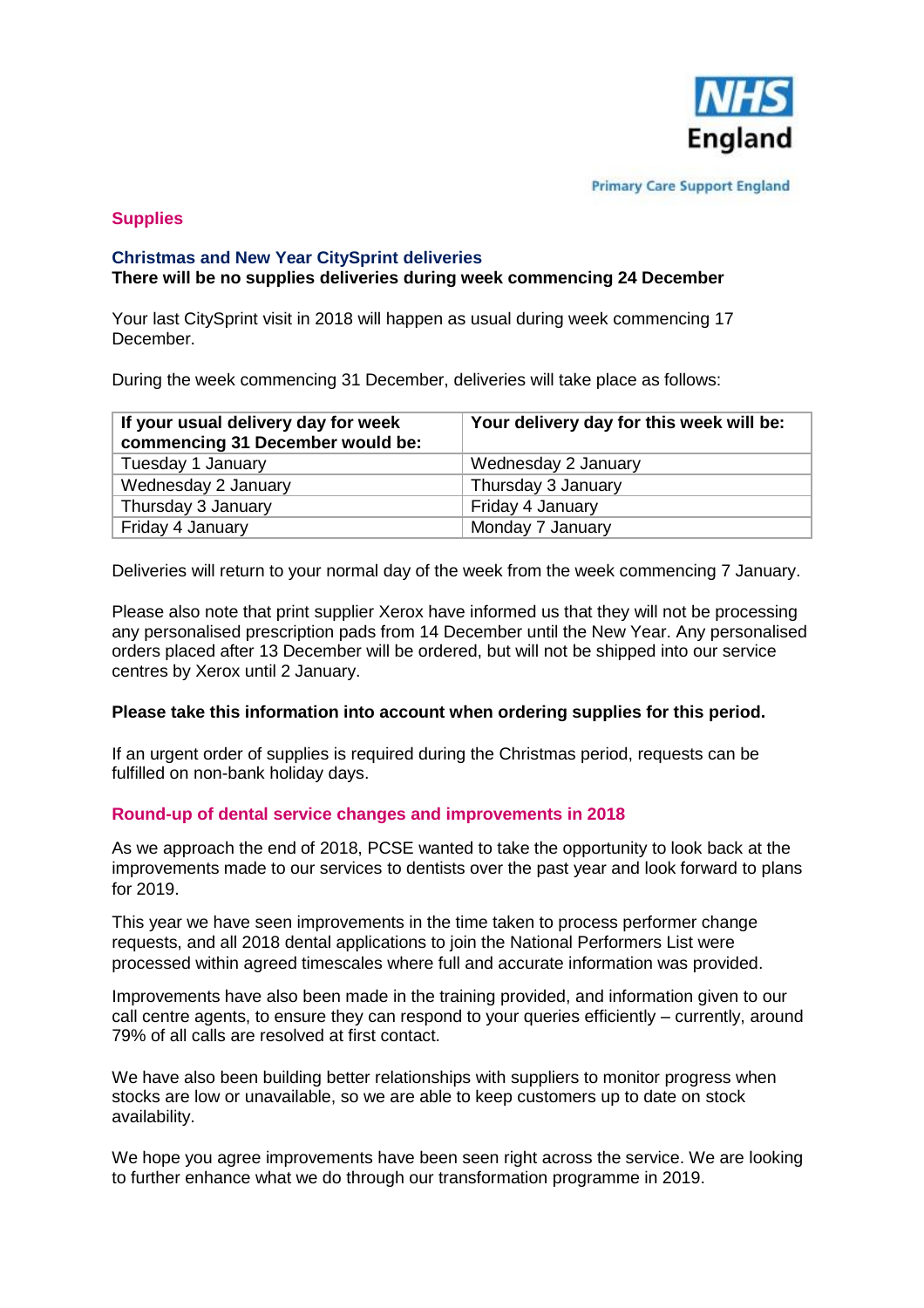

**Primary Care Support England** 

### <span id="page-2-0"></span>**Looking forward to 2019: Latest on transformation**

In 2019, as part of the service transformation programme, PCSE Online will provide dental applicants to the Performers List with a new, simple way of submitting and tracking applications. Performers will also submit all change notifications electronically via PCSE Online.

PCSE Online will guide users through the application and change processes, checking information provided in real time, and highlighting any missing information which may currently lead to an application or change being returned for being incomplete, creating delays in the process.

Applications and change requests will also be trackable online, so applicants and performers will be able to see what stage their request is at 24 hours a day, making the processes much more transparent.

The process of transforming the Performer List service has involved extensive testing and engagement with stakeholders and end users. This has provided PCSE with feedback to make a number of improvements prior to launching the new services which will help to ensure the experience for users using the new processes will be as smooth as possible.

We're currently building and planning in some final enhancements which have been suggested by our stakeholders. Once the system is tested, we'll be in touch to let you know when it's ready to use and how to gain access.

## <span id="page-2-1"></span>**PCSE National Engagement Team Restructure**

Following a review of our stakeholder engagement strategy and feedback from stakeholders, PCSE has made some changes to the structure and focus of the National Engagement Team.

### **What's new?**

The team will:

- $\checkmark$  Change focus, with teams aligned to customer groups: dentists, pharmacies, GPs, opticians, or the screening community, rather than being aligned to regions
- $\checkmark$  Focus on building closer relationships with national and regional stakeholder groups, including the British Dental Association, Local Dental Committees and NHS England local teams. We'll work with these stakeholder groups to help ensure our communications and service updates reach as broad an audience as possible
- $\checkmark$  Take a consistent approach to finding and attending national and local events, to provide updates on PCSE services and gather your feedback.

<span id="page-2-2"></span>Further information about the engagement team can be found [here.](https://pcse.england.nhs.uk/about/communication-and-engagement-team/)